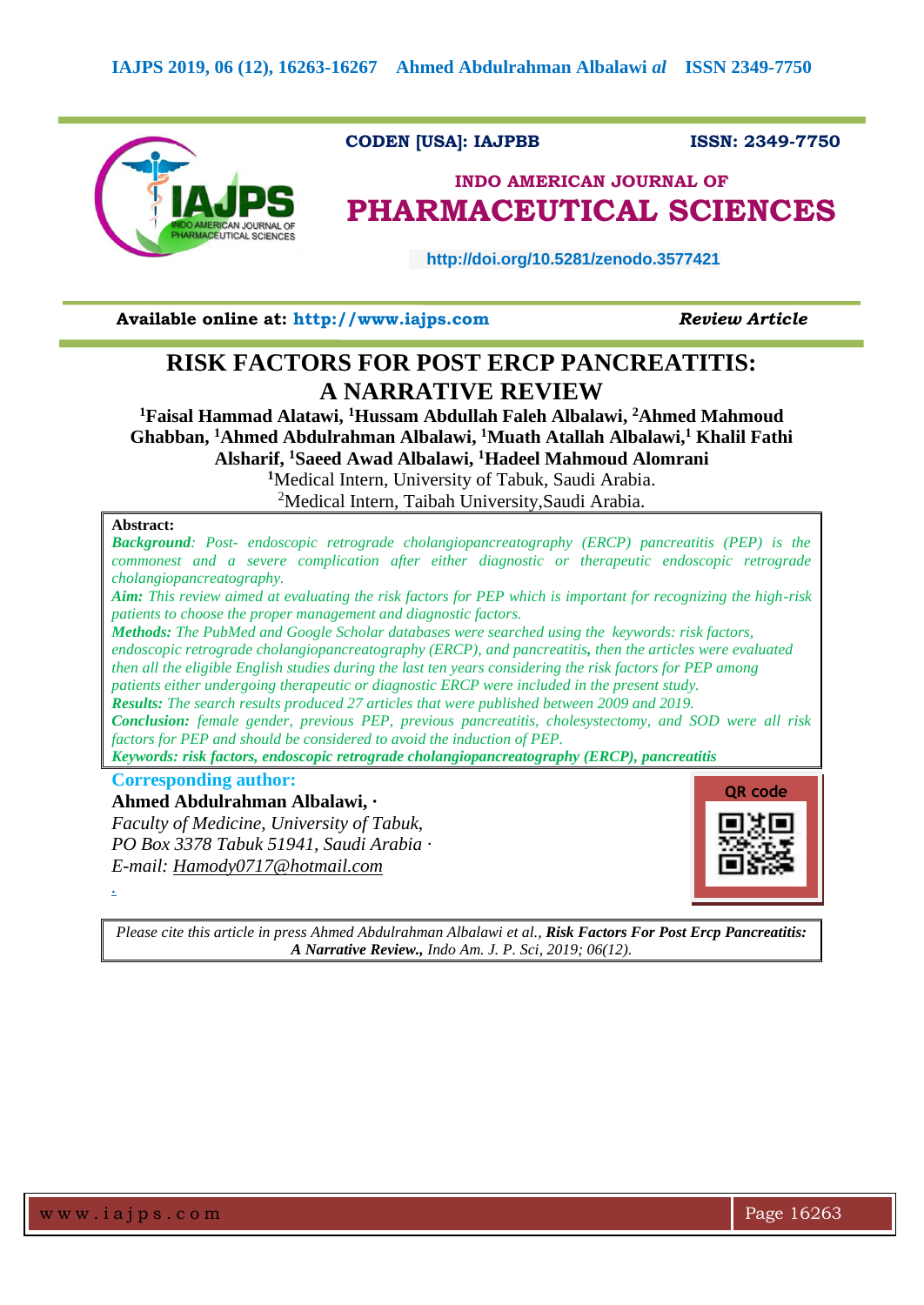#### **INTRODUCTION:**

Endoscopic retrograde cholangiopancreatography (ERCP) was presented since 1968 and was used for analytic and then to remedial procedures for different biliary and pancreatic illness after improving its magnetic resonance cholangiopancreatography (MRCP) [1].

Post-ERCP pancreatitis (PEP) is the most widely recognized as the extreme complexity related with analytic and remedial ERCP [2, 3]. A small portion of patients may suffer from extreme pancreatitis due to delayed hospitalization for longer periods, admission to emergency unit and usage of significant medical clinic assets thus these patients are at high risk of PEP morbidity and mortality [4, 5].

The acute pancreatitis incidence post ERCP ranged from 1.6 to 15% during the last twenty years [6-8]. The majority of post-ERCP pancreatitis (PEP) cases are in general minor to moderate in seriousness. Just about 0.4% of patients experiencing ERCP could suffer from serious intense pancreatitis, and PEP mortality was indicated among 0.11% of patients. Besides, pancreatitis is the absolute most basic purpose behind ERCP-related claims, representing up to half of all ERCP-related prosecution [9].

While the innovation and gear of ERCP keep on improving, reduction of PEP occurrence is still a clinical issue. It is helpful to recognize precisely which conditions are identified with this complexity to keep away from PEP in patients in whom defensive endoscopic or pharmacological measures ought to be considered [10]. There is still contention concerning the hazard factors identified with PEP. The point of the present review is to evaluate the risk factors of PEP.

#### **METHOD:**

A systematic literature search was conducted in the PubMed and the first hundred articles in Google Scholar. The items acute pancreatitis, post-ERCP, risk factors were used with the protean AND or OR, then the articles were evaluated then all the eligible English studies during the last ten years considering the risk factors for PEP among patients either undergoing therapeutic or diagnostic ERCP were included in the present study. Out of 156 articles retrieved, only twenty-seven articles fulfilled the inclusion and exclusion criteria.

## **RESULTS:**

The initial research resulted in 156 studies, then only English, literate reviews, metanalysis and prospective studies conducted during the last ten years and answer the review questions regarding the risk factors of PEP. Only 27 articles were included in this review that were published between 2009-2019. Older studies will be included if there's no new studies to support the importance of a risk factor.

#### **DISCUSSION:**

ERCP is the technique of decision for treating the diseases of biliary tract and pancreatic infections. While the innovation and hardware of ERCP keep on improving, postoperative intricacies can't be totally maintained a strategic distance from because of the obtrusive type of this medical procedure. PEP was the most genuine and basic entanglement following ERCP. Step by step instructions to decide chance variables for PEP is a very dire clinical issue since it is basic for recognizing patients at high hazard and hence picking other appropriate treatment, for example, attractive reverberation cholangiography, endoscopic ultrasonography, percutaneous transhepatic biliary seepage, etc.

After screening, 27 studies which provided data about risk factors for PEP were included in this review.

The results suggest that female gender, previous PEP, previous pancreatitis, cholesystectomy, SOD and so on were all risk factors for PEP.

## **Patients related factors:**

- *Gender* 

It is hard to determine if female sexual orientation is a significant hazard factor. The expanded occurrence of PEP among females would presumably be on the grounds that Sphincter of Oddi dysfunction (SOD) influences ladies more than men [11].

### - *Indication of suspected sphincter of Oddi dysfunction:*

SOD is an amiable noncalculous obstructive disease happening at the degree of the Sphincter of Oddi which causes pancreaticobiliary-type torment. Criteria for diagnosing SOD have been set up by the Rome III meeting [29]. Patients associated with having SOD ought to have scenes of stomach torment that is situated in the epigastrium and right upper quadrant and is related with long term (more than 30 min), repetitive, history of previous illness, consistent, extremely severe. SOD is an unequivocal autonomous hazard factor for PEP in certain investigations [12, 13]. The position of a pancreatic stent or nasal pancreatic waste would fundamentally lessen the occurrence of PEP in patients with SOD [14-16].

## - *History of previous pancreatitis or post-ERCP pancreatitis*

Some studies revealed a significant relationship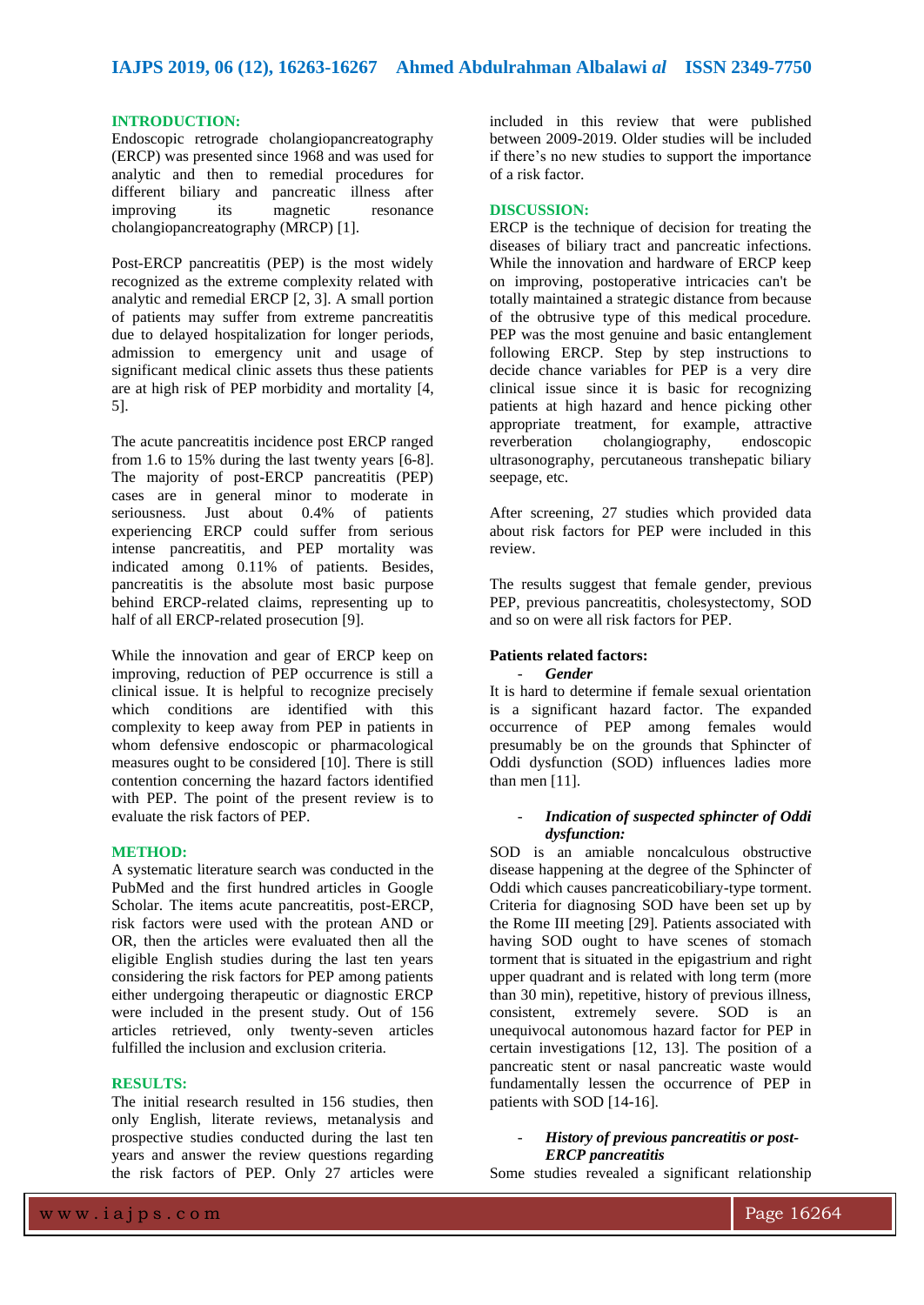between the presence of previous pancreatitis or post-ERCP pancreatitis and development of PEP [17, 18].

## - *History of previous cholecystectomy*

It was found as a significant risk factor for PEP in<br>some studies [19] while others showed while others showed insignificant relationships between PEP incidence and the risk of previous cholecystectomy [7, 20].

### - **Procedure-related risk factors**

A few specialized elements are recognized to expand the risk of post-technique pancreatitis in multivariate investigations or meta-examinations. Troublesome cannulation can bring about injury to the ampulla and expands the danger of ensuing pancreatitis free of different variables. The hazard increments with a more prominent number of cannulation endeavors, with one examination which incorporated a wide range of intra-ERCP systems showed that the higher number of cannulation attempts, the higher risk of PEP [21]. Spending more than 10 minutes endeavoring cannulation additionally builds the hazard, although even a span surpassing 5 minutes may expand the danger of post-ERCP pancreatitis when contrasted and shorter-length endeavors [22].

Pancreatic channel cannulation, pancreatic pipe infusion/pancreatogram, pre-cut sphincterotomy, pancreatic sphincterotomy, ampullectomy and more than one section of a pancreatic guide wire have likewise over and again been recognized as free hazard factors for post-ERCP pancreatitis [23- 25].

#### - **Prevention:**

Recognition and assurance of PEP high risk patients are considered of the most significant viewpoints for the anticipation of PEP. Patients with high hazard elements ought to be thoroughly surveyed, and elective remedial and analytic systems might be best for them rather than ERCP[26].

Pharmacological specialists with exceptionally exact outcomes, as NSAIDs, can be useful to weaken advancement of PEP [27].

Because of the multifactorial system of the presentation of PEP, counteractive action of PEP can flop through focusing on just a single causative factor [5, 27]. Blend of numerous mediations might be increasingly viable through legitimate patient determination, organization of prophylaxis pharmacologic specialists and procedural systems. In any case, further investigations are expected to solidify prophylaxis effects of each of these interventional approaches on the counteractive action of PEP.

## **CONCLUSION:**

The event of PEP is associated with, female gender, the age under 60 years of age, history of previous PEP, pancreatitis, cholecystectomy, the pancreatic pipe improvement, intubation difficulty and overlong time of the surgery. Setting nasobiliary seepage catheters after the procedure, evading the pancreatic conduit advancement, improving the achievement pace of intubation, diminishing ERCP surgery time and different techniques, can successfully lessen the occurrence of PEP

## **What is known about this subject:**

Post-ERCP pancreatitis is a common serious complication. However, the risk factors are not well established

## **2. What new information is offered in this review?**

Female gender, previous PEP, previous pancreatitis, cholesystectomy, and SOD were all risk factors for PEP.

#### **3. What are the implications for research, policy, or practice?**

The mentioned risk factors may be indications for non-steroidal anti-inflammatory drugs and or stents to avoid the morbid and mortal PEP.

### **ACKNOWLEDGMENTS:**

We would like to acknowledge the Saudi National Library for accessing the databases

#### **PEER REVIEW**

Not commissioned. Externally peer-reviewed.

# **CONFLICTS OF INTEREST**

The authors declare that they have no competing interests.

#### **FUNDING**

The research is self-funded and not supported financially by any institute or organization

## **ETHICS COMMITTEE APPROVAL** Not applicable

**REFERENCES:**

- 1. Hori Y, Naitoh I, Nakazawa T, Hayashi K, Miyabe K, Shimizu S, et al. Feasibility of endoscopic retrograde cholangiopancreatography-related procedures in hemodialysis patients. Journal of gastroenterology and hepatology. 2014;29(3):648-52.
- 2. Colton JB, Curran CC. Quality indicators, including complications, of ERCP in a community setting: a prospective study. Gastrointestinal endoscopy. 2009;70(3):457- 67.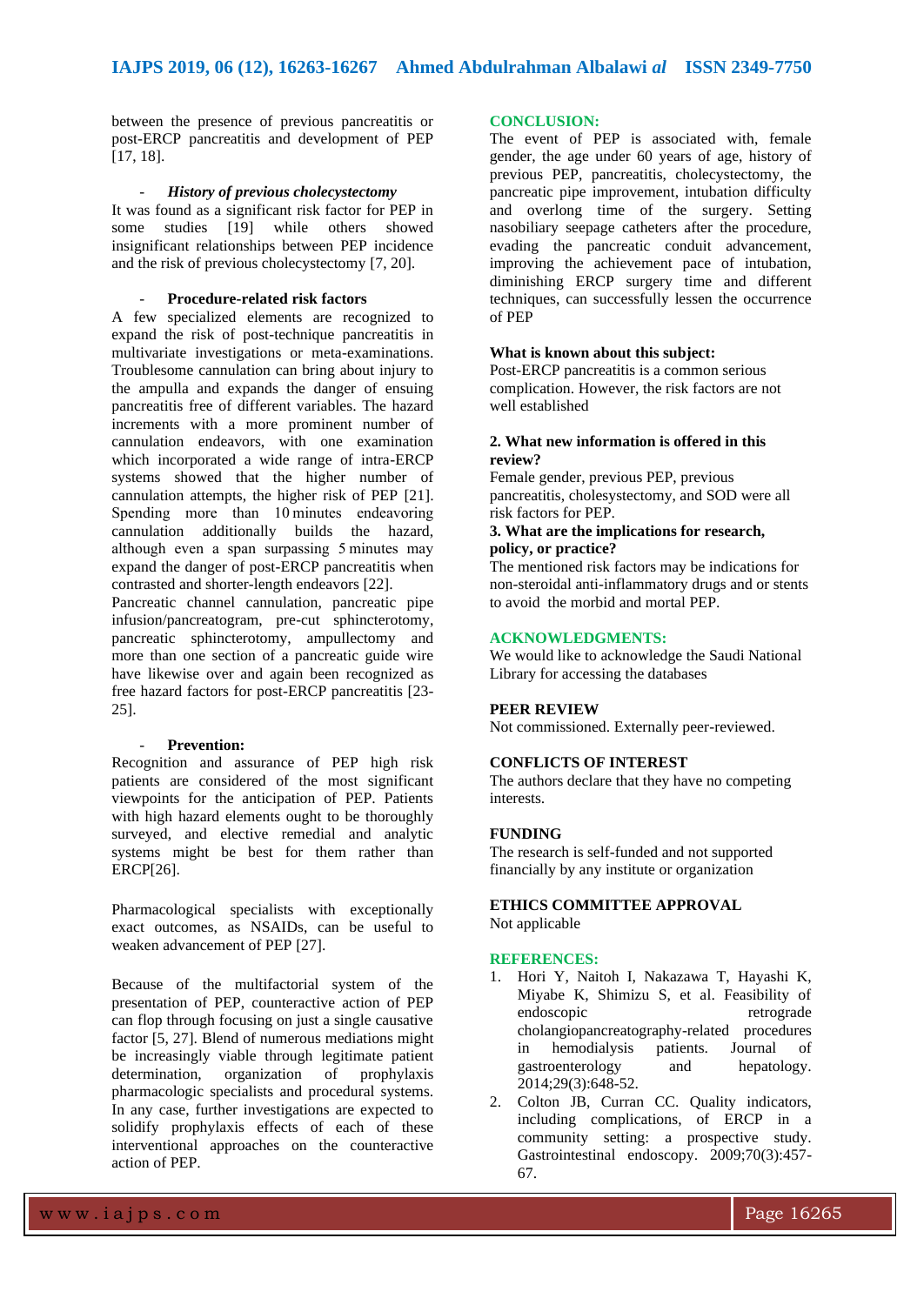- 3. Anderson MA, Fisher L, Jain R, Evans JA, Appalaneni V, Ben-Menachem T, et al. Complications of ERCP. Gastrointestinal endoscopy. 2012;75(3):467-73.
- 4. Freeman ML, DiSario JA, Nelson DB, Fennerty MB, Lee JG, Bjorkman DJ, et al. Risk factors for post-ERCP pancreatitis: a prospective, multicenter study. Gastrointestinal endoscopy. 2001;54(4):425-34.
- 5. Parekh PJ, Majithia R, Sikka SK, Baron TH. The "Scope" of Post-ERCP Pancreatitis. Mayo Clinic proceedings. 2017;92(3):434-48.
- 6. Williams EJ, Taylor S, Fairclough P, Hamlyn A, Logan RF, Martin D, et al. Risk factors for complication following ERCP; results of a large-scale, prospective multicenter study. Endoscopy. 2007;39(9):793-801.
- 7. Wang P, Li ZS, Liu F, Ren X, Lu NH, Fan ZN, et al. Risk factors for ERCP-related complications: a prospective multicenter study. The American journal of gastroenterology. 2009;104(1):31-40.
- 8. Andriulli A, Loperfido S, Napolitano G, Niro G, Valvano MR, Spirito F, et al. Incidence rates of post-ERCP complications: a systematic survey of prospective studies. The American journal of gastroenterology. 2007;102(8):1781-8.
- 9. Freeman ML. Post-ERCP pancreatitis: patient and technique-related risk factors. JOP : Journal of the pancreas. 2002;3(6):169-76.
- 10. Freeman ML, DiSario JA, Nelson DB, Fennerty MB, Lee JG, Bjorkman DJ, et al. Risk factors for post-ERCP pancreatitis: A prospective, multicenter study. Gastrointestinal endoscopy. 2001;54(4):425-34.
- 11. Xia Y, Yu J, Zhang BJCJDE. Risk factors for acute pancreatitis induced by ERCP. 2004;10:78-84.
- 12. Wilcox CM, Phadnis M, Varadarajulu S. Biliary stent placement is associated with post-ERCP pancreatitis. Gastrointestinal endoscopy. 2010;72(3):546-50.
- 13. Zhou W, Li Y, Zhang Q, Li X, Meng W, Zhang L, et al. Risk factors for postendoscopic retrograde cholangiopancreatography pancreatitis: a retrospective analysis of 7,168 cases. Pancreatology : official journal of the International Association of Pancreatology (IAP) [et al]. 2011;11(4):399-405.
- 14. Miyatani H, Mashima H, Sekine M, Matsumoto S. Clinical course of biliary-type sphincter of Oddi dysfunction: endoscopic sphincterotomy and functional dyspepsia as affecting factors. Ther Adv Gastrointest Endosc. 2019;12:2631774519867184-.
- 15. Miyatani H, Matsumoto S, Mashima H. Risk factors of post- endoscopic retrograde cholangiopancreatography pancreatitis in biliary type sphincter of Oddi dysfunction in

Japanese patients. Journal of digestive diseases. 2017;18(10):591-7.

- 16. Choudhary A, Bechtold ML, Arif M, Szary NM, Puli SR, Othman MO, et al. Pancreatic stents for prophylaxis against post-ERCP pancreatitis: a meta-analysis and systematic review. Gastrointestinal endoscopy. 2011;73(2):275-82.
- 17. Omar M, Ahmed A, Said O, El-Amin H. Risk factors for post-ERCP pancreatitis: a prospective multicenter study in upper Egypt. 2015;34(1):1-10.
- 18. Debenedet AT, Raghunathan TE, Wing JJ, Wamsteker EJ, DiMagno MJ. Alcohol use and cigarette smoking as risk factors for postendoscopic retrograde cholangiopancreatography pancreatitis. Clinical gastroenterology and hepatology : the official clinical practice journal of the American Gastroenterological Association. 2009;7(3):353-8e4.
- 19. Cao J, Peng C, Ding X, Shen Y, Wu H, Zheng R, et al. Risk factors for post-ERCP cholecystitis: a single-center retrospective study. BMC Gastroenterol. 2018;18(1):128-.
- 20. Omar MA, Ahmed AE, Said OA, El-Amin HJTEJoS. Risk factors for post-ERCP pancreatitis: a prospective multicenter study in upper Egypt. 2015;34(1):1.
- 21. Thaker AM, Mosko JD, Berzin TM. Postendoscopic retrograde cholangiopancreatography pancreatitis. Gastroenterol Rep (Oxf). 2015;3(1):32-40.
- 22. Halttunen J, Meisner S, Aabakken L, Arnelo U, Gronroos J, Hauge T, et al. Difficult cannulation as defined by a prospective study of the Scandinavian Association for Digestive Endoscopy (SADE) in 907 ERCPs. Scandinavian journal of gastroenterology. 2014;49(6):752-8.
- 23. Cotton PB, Garrow DA, Gallagher J, Romagnuolo J. Risk factors for complications after ERCP: a multivariate analysis of 11,497 procedures over 12 years. Gastrointestinal endoscopy. 2009;70(1):80-8.
- 24. Wong LL, Tsai HH. Prevention of post-ERCP pancreatitis. World journal of gastrointestinal pathophysiology. 2014;5(1):1-10.
- 25. Tse F, Yuan Y, Moayyedi P, Leontiadis GI. Guidewire-assisted cannulation of the common bile duct for the prevention of post-endoscopic retrograde cholangiopancreatography (ERCP) pancreatitis. The Cochrane database of systematic reviews. 2012;12:Cd009662.
- 26. Elmunzer BJ. Reducing the risk of postendoscopic retrograde<br>cholangiopancreatography pancreatitis. cholangiopancreatography Digestive endoscopy : official journal of the Japan Gastroenterological Endoscopy Society. 2017;29(7):749-57.